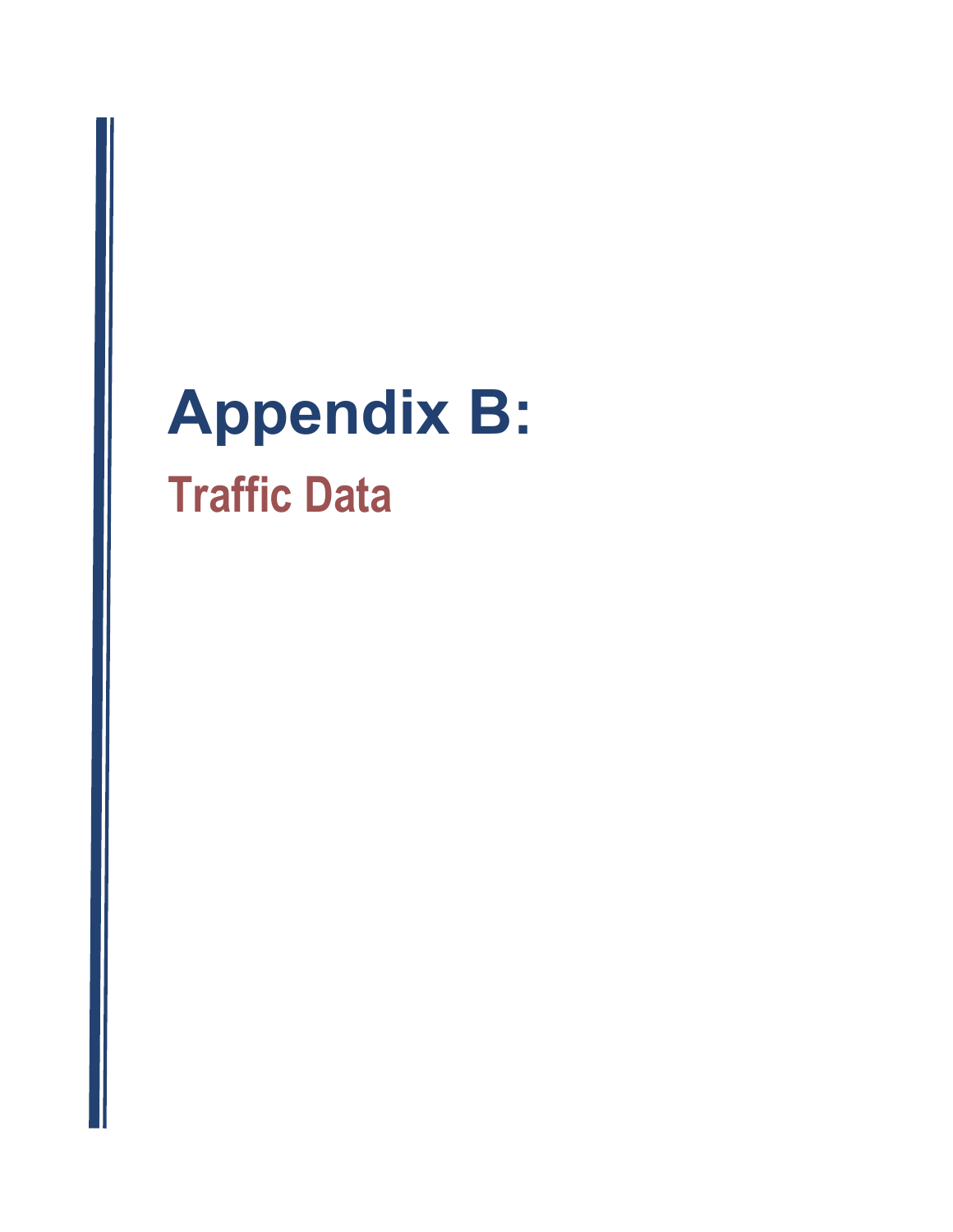# Volume Summary Report: Roosevelt bottom

### **Station ID : Roosevelt bottom**

Info Line 1 : 5 ft space Info Line 2 : GPS Lat/Lon :

DB File : Roosevelt bottom.DB

Serial Number: 19237 Version Number: 1.34 Last Connected Device Type : RoadRunner3

> Number of Lanes : 2 Posted Speed Limit: 0.0 mph

|                      |              |             |                |      |      |      |             |                                                                                                                         |                                    |     |     | <b>Lane Configuration</b> |     |     |                  |           |      |           |     |     |     |     |     |                               |    |       |
|----------------------|--------------|-------------|----------------|------|------|------|-------------|-------------------------------------------------------------------------------------------------------------------------|------------------------------------|-----|-----|---------------------------|-----|-----|------------------|-----------|------|-----------|-----|-----|-----|-----|-----|-------------------------------|----|-------|
| #                    | Dir.         | Information |                |      |      |      |             | Volume Mode                                                                                                             |                                    |     |     | <b>Volume Sensors</b>     |     |     | Divide $/2$      |           |      | Comment   |     |     |     |     |     |                               |    |       |
| $\mathbf{1}$ .<br>2. |              | Opp -       |                |      |      |      |             | Normal<br>Normal                                                                                                        |                                    |     |     | Veh.<br>Veh.              |     |     | No.<br><b>No</b> |           |      |           |     |     |     |     |     |                               |    |       |
| Total Count:         |              |             | 0000 0100      | 0200 | 0300 | 0400 | <i>0500</i> |                                                                                                                         | 0600 0700 0800 0900 1000 1100 1200 |     |     |                           |     |     |                  | 1300 1400 | 1500 | 1600 1700 |     |     |     |     |     | 1800 1900 2000 2100 2200 2300 |    | Total |
| Lane #1              |              | 12          | 10             |      | 3    | 2    | 12          | 10                                                                                                                      | 27                                 | 39  | 49  | 64                        | 67  | 100 | 127              | 106       | 110  | 157       | 149 | 116 | 110 | 102 | 62  | 37                            | 21 | 1497  |
| Lane #2              |              | 14          | 4              | 6    | 4    | 9    | 52          | 104                                                                                                                     | 100                                | 96  | 78  | 73                        | 69  | 106 | 83               | 103       | 101  | 76        | 130 | 67  | 59  | 51  | 57  | 29                            | 16 | 1487  |
|                      | <b>TOTAL</b> | 26          | 14             | 11   |      | 11   | 64          | 114                                                                                                                     | 127                                | 135 | 127 | 137                       | 136 | 206 | 210              | 209       | 211  | 233       | 279 | 183 | 169 | 153 | 119 | 66                            | 37 | 2984  |
| Percents:            |              |             |                |      |      |      |             | 0000 0100 0200 0300 0400 0500 0600 0700 0800 0900 1000 1100 1200 1300 1400 1500 1600 1700 1800 1900 2000 2100 2200 2300 |                                    |     |     |                           |     |     |                  |           |      |           |     |     |     |     |     |                               |    |       |
| Lane $#1$            |              | 1%          | 1%             | 0%   | 0%   | 0%   | 1%          | 1%                                                                                                                      | 2%                                 | 3%  | 3%  | 4%                        | 4%  | 7%  | 8%               | 7%        | 7%   | 10%       | 10% | 8%  | 7%  | 7%  | 4%  | 2%                            | 1% |       |
| Lane #2              |              | 1%          | 0%             | 0%   | 0%   | 1%   | 3%          | 7%                                                                                                                      | 7%                                 | 6%  | 5%  | 5%                        | 5%  | 7%  | 6%               | 7%        | 7%   | 5%        | 9%  | 5%  | 4%  | 3%  | 4%  | 2%                            | 1% |       |
|                      | <b>TOTAL</b> | $1\%$       | 0%             | 0%   | 0%   | 0%   | 2%          | 4%                                                                                                                      | 4%                                 | 5%  | 4%  | 5%                        | 5%  | 7%  | 7%               | 7%        | 7%   | 8%        | 9%  | 6%  | 6%  | 5%  | 4%  | 2%                            | 1% |       |
| ADT:                 |              |             |                |      |      |      |             | 0000 0100 0200 0300 0400 0500 0600 0700 0800 0900 1000 1100 1200 1300 1400 1500 1600 1700 1800 1900 2000 2100 2200 2300 |                                    |     |     |                           |     |     |                  |           |      |           |     |     |     |     |     |                               |    | Total |
| Lane $#1$            |              | 2           |                |      |      |      |             |                                                                                                                         |                                    |     |     | ٩                         | 10  | 14  | 18               | 15        | 16   | 22        | 21  | 17  | 16  | 15  | 9   | 5                             | 3  | 214   |
| Lane #2              |              | 2           |                |      |      |      |             | 15                                                                                                                      | 14                                 | 14  | 11  | 10                        | 10  | 15  | 12               | 15        | 14   | 11        | 19  | 10  | 8   |     | 8   | 4                             | 2  | 212   |
|                      | <b>TOTAL</b> | 4           | $\mathfrak{p}$ | 2    |      |      | 9           | 16                                                                                                                      | 18                                 | 20  | 18  | 19                        | 20  | 29  | 30               | 30        | 30   | 33        | 40  | 27  | 24  | 22  | 17  | 9                             | 5  | 426   |

|            | Sun | Mon | Tue | Wed | Thu | Fri | Sat |                    | Total | Percent |
|------------|-----|-----|-----|-----|-----|-----|-----|--------------------|-------|---------|
| DW Totals: | 383 | 406 | 426 | 421 | 429 | 438 | 481 | Weekday (Mon-Fri): | 2120  | 71%     |
| # Davs:    | 1.0 | 1.0 | 1.0 | 1.0 | 1.0 | 1.0 | 1.0 | $ADT$ :            | 424   |         |
| $ADT$ :    | 383 | 406 | 426 | 421 | 429 | 438 | 481 | Weekend (Sat-Sun): | 864   | 29%     |
| Percent:   | 13% | 14% | 14% | 14% | 14% | 15% | 16% | ADT:               | 432   |         |

*ALL LANES*



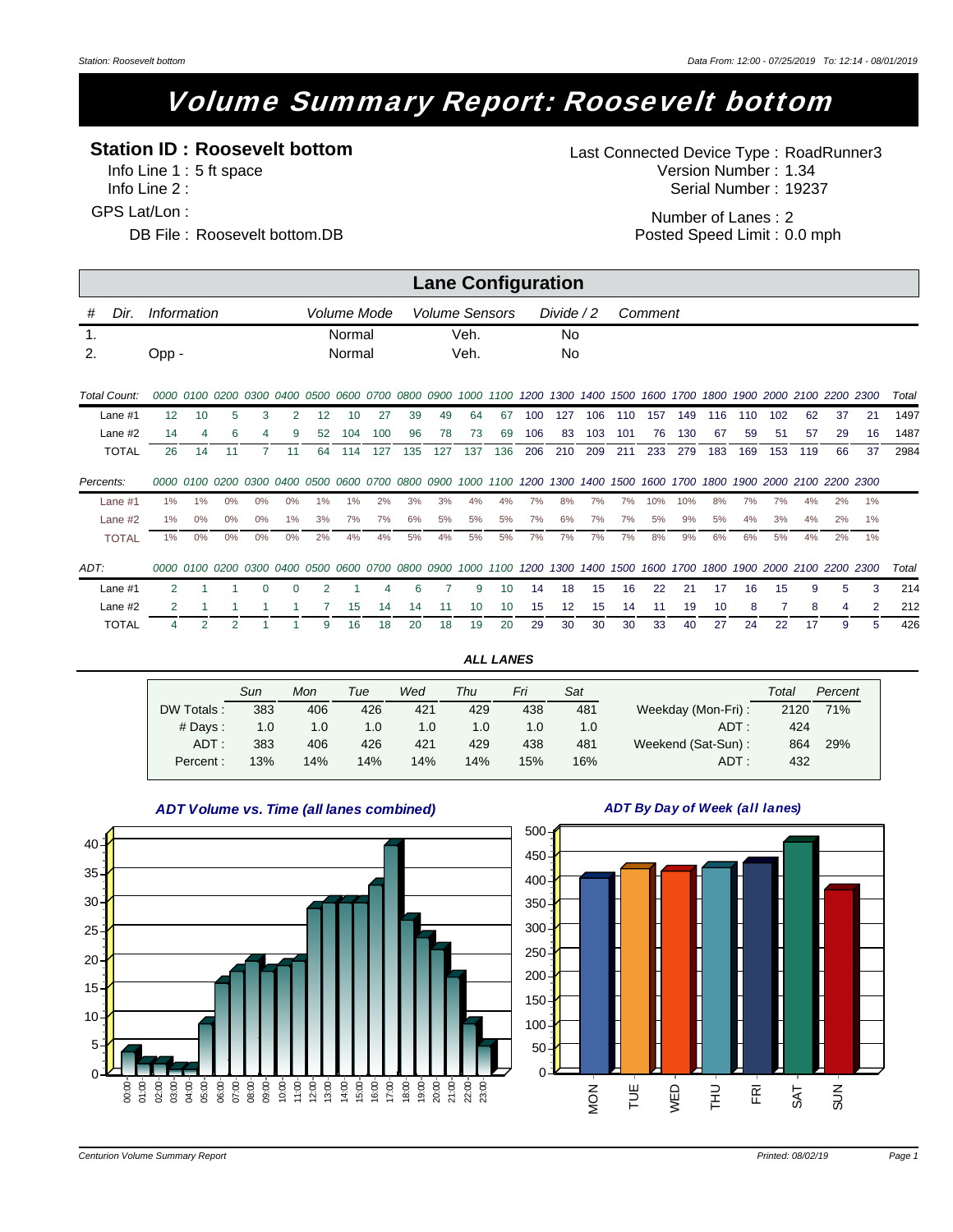# Classification Summary Report: Roosevelt bottom

### **Station ID : Roosevelt bottom**

Info Line 1 : 5 ft space Info Line 2 : GPS Lat/Lon :

DB File : Roosevelt bottom.DB

Serial Number: 19237 Version Number: 1.34 Last Connected Device Type : RoadRunner3

> Number of Lanes : 2 Posted Speed Limit: 0.0 mph

|    |      |                            |                        | <b>Lane Configuration</b> |             |  |
|----|------|----------------------------|------------------------|---------------------------|-------------|--|
| #  | Dir. | Information                | <b>Vehicle Sensors</b> | Sensor Spacing            | Loop Length |  |
| 1. |      |                            | Axle-Axle              | $5.0$ ft                  |             |  |
| 2. |      | Opp -                      | Axle-Axle              | $5.0$ ft                  |             |  |
|    |      | <b>Axle Class Summary:</b> |                        |                           |             |  |

| (DEFAULTC)       |      | #1 | #2   | #3   | #4       | #5 | #6             | #7       | #8    | #9       | #10      | #11      | #12                                                                          | #13      |       |  |
|------------------|------|----|------|------|----------|----|----------------|----------|-------|----------|----------|----------|------------------------------------------------------------------------------|----------|-------|--|
| Description      | Lane |    |      |      |          |    |                |          |       |          |          |          | Cycle Cars 2A-4T Buses 2A-SU 3A-SU 4A-SU 4A-ST 5A-ST 6A-ST 5A-MT 6A-MT Other |          | Total |  |
| Total Count: #1. |      | 18 | 867  | 595  | 0        | 3  |                |          |       | 2        |          |          |                                                                              | $\Omega$ | 1490  |  |
|                  | #2.  | 27 | 851  | 594  | $\Omega$ | 5  | $\overline{1}$ | $\Omega$ | $5 -$ | $\Omega$ | $\Omega$ | $\Omega$ | $\Omega$                                                                     | $\Omega$ | 1483  |  |
|                  |      | 45 | 1718 | 1189 | $\Omega$ | 8  | 2              |          | 6     | 2        |          |          | 0                                                                            | $\Omega$ | 2973  |  |
| Percents: #1.    |      | 1% | 58%  | 40%  | 0%       | 0% | 0%             | 0%       | 0%    | 0%       | 0%       | 0%       | 0%                                                                           | 0%       | 50%   |  |
|                  | #2.  | 2% | 57%  | 40%  | $0\%$    | 0% | 0%             | 0%       | 0%    | 0%       | 0%       | 0%       | $0\%$                                                                        | 0%       | 50%   |  |
|                  |      | 2% | 58%  | 40%  | 0%       | 0% | 0%             | $0\%$    | 0%    | $0\%$    | 0%       | 0%       | 0%                                                                           | 0%       |       |  |

| (DEFAULTX)            |     | #1<br>$0.0 -$ | #2   | #3<br>$20.0 - 25.0 - 30.0 -$ | #4   | #5   | #6   | #7                               | #8            | #9          | #10         | #11<br>$35.0 - 40.0 - 45.0 - 50.0 - 55.0 - 60.0 - 65.0 - 70.0 - 75.0 - 80.0 - 85.0 -$ | #12  | #13      | #14                 | #15      | #16      |       |
|-----------------------|-----|---------------|------|------------------------------|------|------|------|----------------------------------|---------------|-------------|-------------|---------------------------------------------------------------------------------------|------|----------|---------------------|----------|----------|-------|
|                       |     | 19.9          | 24.9 | 29.9                         | 34.9 | 39.9 | 44.9 | 49.9                             | 54.9          | 59.9        | 64.9        | 69.9                                                                                  | 74.9 | 79.9     | 84.9                | 89.9     | Other    | Total |
| Total Count: #1.      |     | 101           | 157  | 297                          | 391  | 298  | 160  | 62                               | 15            |             |             |                                                                                       | 0    | $\Omega$ | $\Omega$            | $\Omega$ | $\Omega$ | 1490  |
|                       | #2. | 73            | 203  | 437                          | 462  | 243  | 55   | $\overline{7}$                   | 2             | 0           | $\mathbf 0$ |                                                                                       | 0    | 0        | $\overline{0}$      | 0        | 0        | 1483  |
|                       |     | 174           | 360  | 734                          | 853  | 541  | 215  | 69                               | 17            |             |             | 2                                                                                     | 0    | $\Omega$ | $\Omega$            | $\Omega$ | $\Omega$ | 2973  |
| Percents: #1.         |     | 7%            | 11%  | 20%                          | 26%  | 20%  | 11%  | 4%                               | $1\%$         | 0%          | 0%          | 0%                                                                                    | 0%   | 0%       | 0%                  | 0%       | 0%       | 50%   |
|                       | #2. | 5%            | 14%  | 29%                          | 31%  | 16%  | 4%   | 0%                               | 0%            | 0%          | 0%          | 0%                                                                                    | 0%   | 0%       | 0%                  | 0%       | 0%       | 50%   |
|                       |     | 6%            | 12%  | 25%                          | 29%  | 18%  | 7%   | 2%                               | $1\%$         | 0%          | 0%          | 0%                                                                                    | 0%   | 0%       | 0%                  | 0%       | 0%       |       |
| Avg, 50, 67, 85 : #1. |     | 31.9          | 32.4 | 36.0                         | 40.7 |      |      | Pace (pace %): 30.0 - 39.9 46.2% |               |             |             |                                                                                       |      |          | Days & $ADT : #1$ . | 7.0      | 213      |       |
|                       | #2. | 29.8          | 30.3 | 33.0                         | 36.8 |      |      |                                  | $25.0 - 34.9$ |             | 60.6%       |                                                                                       |      |          | #2.                 | 7.0      | 212      |       |
|                       |     | 30.9          | 31.3 | 34.2                         | 38.7 |      |      |                                  |               | 25.0 - 34.9 | 53.4%       |                                                                                       |      |          |                     | 7.0      | 425      |       |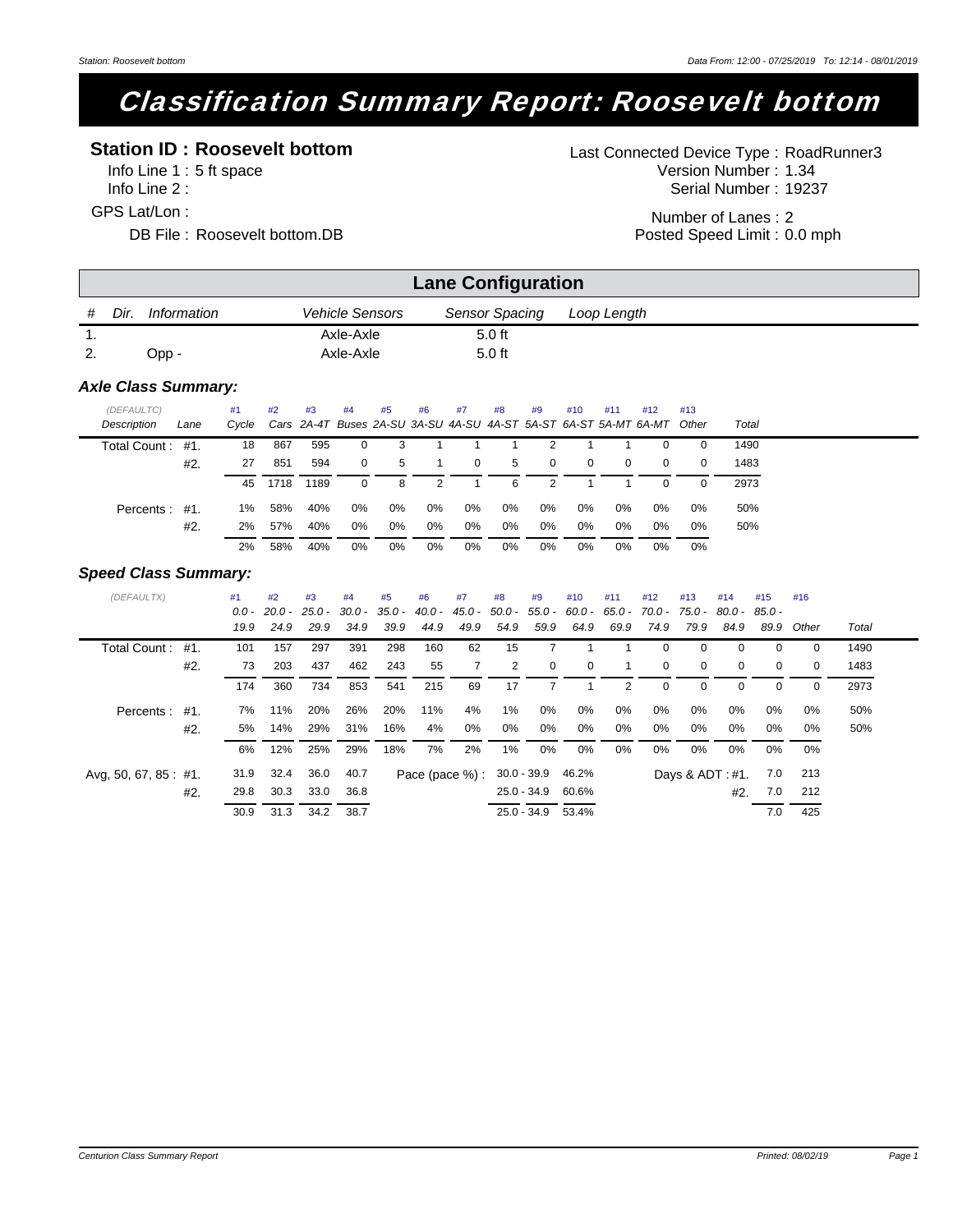*Speed Class vs. Volume (all lanes)*



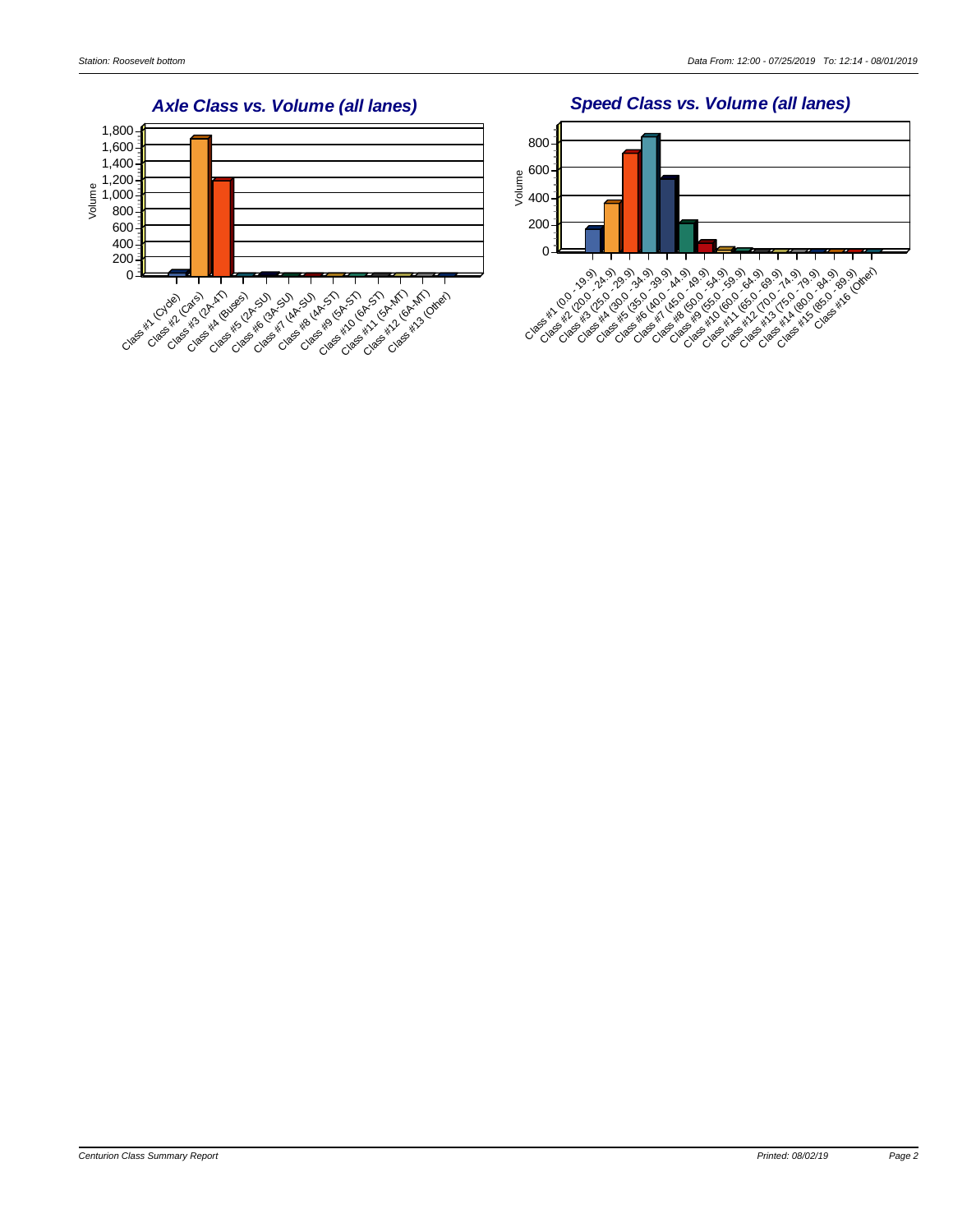# Volume Summary Report: Roosevelt Before Y

### **Station ID : Roosevelt Before Y**

Info Line 1 : before y Info Line 2 : GPS Lat/Lon :

DB File : Roosevelt Before Y.DB

Serial Number: 19236 Version Number: 1.34 Last Connected Device Type : RoadRunner3

> Number of Lanes : 2 Posted Speed Limit: 0.0 mph

|              |              |             |                |                |          |                  |    |                                                                                                                         |     |     |     | <b>Lane Configuration</b> |     |     |            |     |     |                |     |     |     |     |                               |    |    |       |
|--------------|--------------|-------------|----------------|----------------|----------|------------------|----|-------------------------------------------------------------------------------------------------------------------------|-----|-----|-----|---------------------------|-----|-----|------------|-----|-----|----------------|-----|-----|-----|-----|-------------------------------|----|----|-------|
| #            | Dir.         | Information |                |                |          |                  |    | Volume Mode                                                                                                             |     |     |     | <b>Volume Sensors</b>     |     |     | Divide / 2 |     |     | Comment        |     |     |     |     |                               |    |    |       |
| 1.<br>2.     |              | Opp -       |                |                |          |                  |    | Normal<br>Normal                                                                                                        |     |     |     | Axle<br>Axle              |     |     | Yes<br>Yes |     |     |                |     |     |     |     |                               |    |    |       |
| Total Count: |              |             | 0000 0100 0200 |                |          | <i>0300 0400</i> |    | 0500 0600 0700 0800 0900 1000 1100 1200 1300 1400                                                                       |     |     |     |                           |     |     |            |     |     | 1500 1600 1700 |     |     |     |     | 1800 1900 2000 2100 2200 2300 |    |    | Total |
| Lane #1      |              | 9           | 8              |                | 2        |                  | 11 | 9                                                                                                                       | 29  | 30  | 48  | 51                        | 60  | 84  | 105        | 84  | 92  | 122            | 126 | 94  | 92  | 84  | 53                            | 29 | 13 | 1240  |
|              | Lane #2      | 9           | 2              |                | 3        | 10               | 54 | 94                                                                                                                      | 75  | 77  | 67  | 58                        | 62  | 82  | 73         | 94  | 77  | 71             | 99  | 52  | 52  | 41  | 48                            | 18 | 10 | 1232  |
|              | <b>TOTAL</b> | 18          | 10             | 8              | 5        | 11               | 65 | 103                                                                                                                     | 104 | 107 | 115 | 109                       | 122 | 166 | 178        | 178 | 169 | 193            | 225 | 146 | 144 | 125 | 101                           | 47 | 23 | 2472  |
| Percents:    |              |             |                |                |          |                  |    | 0000 0100 0200 0300 0400 0500 0600 0700 0800 0900 1000 1100 1200 1300 1400 1500 1600 1700 1800 1900 2000 2100 2200 2300 |     |     |     |                           |     |     |            |     |     |                |     |     |     |     |                               |    |    |       |
| Lane #1      |              | 1%          | 1%             | 0%             | 0%       | 0%               | 1% | $1\%$                                                                                                                   | 2%  | 2%  | 4%  | 4%                        | 5%  | 7%  | 8%         | 7%  | 7%  | 10%            | 10% | 8%  | 7%  | 7%  | 4%                            | 2% | 1% |       |
|              | Lane #2      | 1%          | 0%             | 0%             | 0%       | 1%               | 4% | 8%                                                                                                                      | 6%  | 6%  | 5%  | 5%                        | 5%  | 7%  | 6%         | 8%  | 6%  | 6%             | 8%  | 4%  | 4%  | 3%  | 4%                            | 1% | 1% |       |
|              | <b>TOTAL</b> | $1\%$       | 0%             | 0%             | 0%       | 0%               | 3% | 4%                                                                                                                      | 4%  | 4%  | 5%  | 4%                        | 5%  | 7%  | 7%         | 7%  | 7%  | 8%             | 9%  | 6%  | 6%  | 5%  | 4%                            | 2% | 1% |       |
| ADT:         |              |             |                |                |          |                  |    | 0000 0100 0200 0300 0400 0500 0600 0700 0800 0900 1000 1100 1200 1300 1400 1500 1600 1700 1800 1900 2000 2100 2200 2300 |     |     |     |                           |     |     |            |     |     |                |     |     |     |     |                               |    |    | Total |
| Lane #1      |              |             |                |                |          |                  |    |                                                                                                                         |     |     |     |                           | 9   | 12  | 15         | 12  | 13  | 17             | 18  | 13  | 13  | 12  | 8                             |    | 2  | 176   |
|              | Lane #2      |             | ∩              |                | $\Omega$ |                  | 8  | 13                                                                                                                      | 11  | 11  | 10  | 8                         | 9   | 12  | 10         | 13  | 11  | 10             | 14  |     | 7   | 6   |                               | 3  |    | 174   |
|              | <b>TOTAL</b> | 2           |                | $\overline{2}$ | 0        |                  | 10 | 14                                                                                                                      | 15  | 15  | 17  | 15                        | 18  | 24  | 25         | 25  | 24  | 27             | 32  | 20  | 20  | 18  | 15                            |    | 3  | 350   |

|            | Sun | Mon | Tue | Wed | Thu | Fri | Sat |                    | Total | Percent |
|------------|-----|-----|-----|-----|-----|-----|-----|--------------------|-------|---------|
| DW Totals: | 312 | 321 | 356 | 350 | 359 | 365 | 409 | Weekday (Mon-Fri): | 1751  | 71%     |
| $#$ Days : | 1.0 | 1.0 | 1.0 | 1.0 | 1.0 | 1.0 | 1.0 | $ADT$ :            | 350   |         |
| $ADT$ :    | 312 | 321 | 356 | 350 | 359 | 365 | 409 | Weekend (Sat-Sun): | 721   | 29%     |
| Percent:   | 13% | 13% | 14% | 14% | 15% | 15% | 17% | $ADT$ :            | 361   |         |

*ALL LANES*



#### *ADT Volume vs. Time (all lanes combined)*

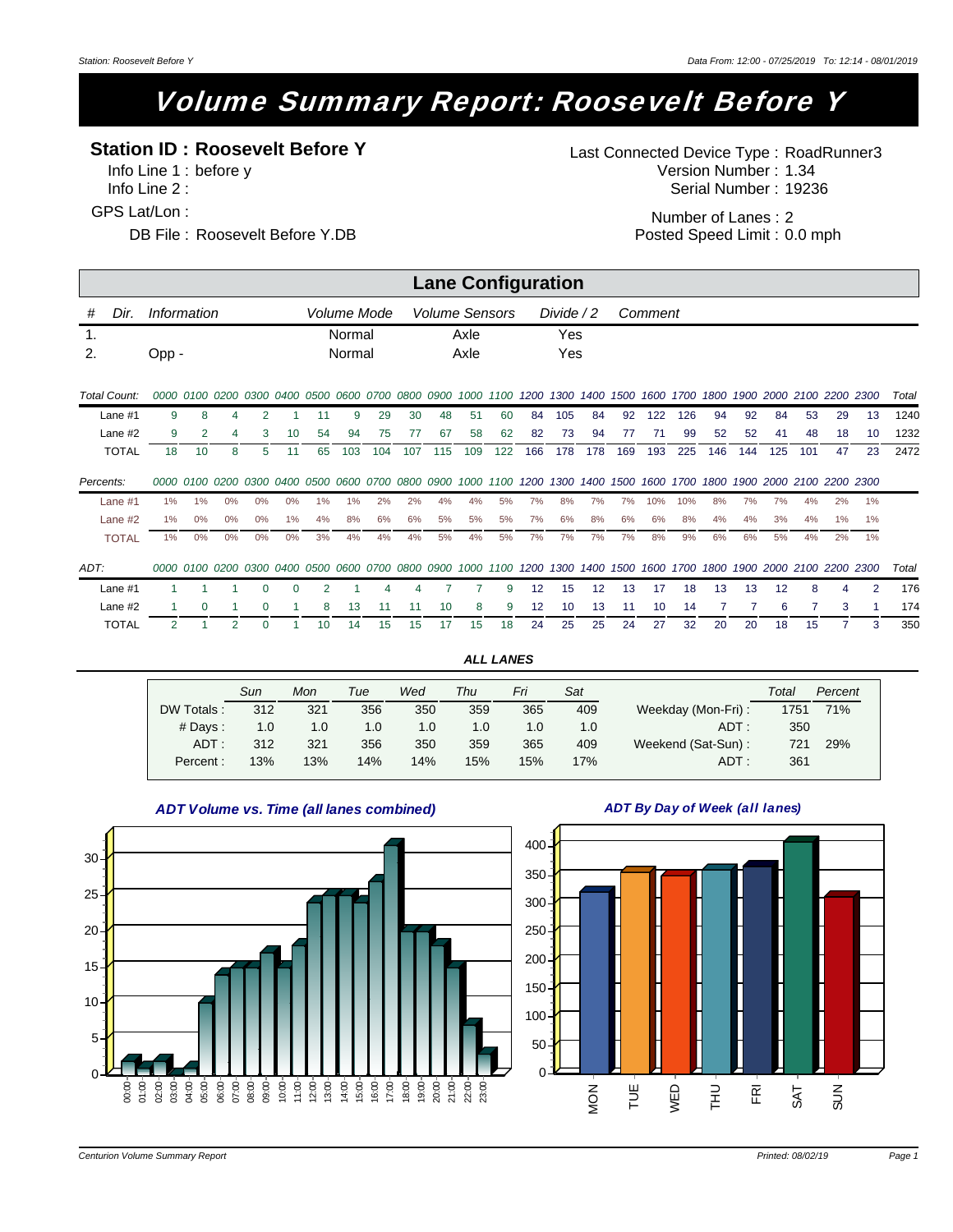# Classification Summary Report: Roosevelt Before Y

### **Station ID : Roosevelt Before Y**

Info Line 1 : before y Info Line 2 : GPS Lat/Lon :

Serial Number: 19236 Version Number: 1.34 Last Connected Device Type : RoadRunner3

DB File : Roosevelt Before Y.DB

Number of Lanes : 2 Posted Speed Limit: 0.0 mph

|    |      |             |                        | <b>Lane Configuration</b> |             |  |
|----|------|-------------|------------------------|---------------------------|-------------|--|
| #  | Dir. | Information | <b>Vehicle Sensors</b> | Sensor Spacing            | Loop Length |  |
|    |      |             | Axle-Axle              | $5.0$ ft                  |             |  |
| 2. |      | Opp -       | Axle-Axle              | $5.0$ ft                  |             |  |
|    |      |             |                        |                           |             |  |

#### *Axle Class Summary:*

| (DEFAULTC)       |      | #1 | #2   | #3   | #4       | #5    | #6    | #7       | #8 | #9       | #10 | #11      | #12                                                                          | #13      |       |  |  |
|------------------|------|----|------|------|----------|-------|-------|----------|----|----------|-----|----------|------------------------------------------------------------------------------|----------|-------|--|--|
| Description      | Lane |    |      |      |          |       |       |          |    |          |     |          | Cycle Cars 2A-4T Buses 2A-SU 3A-SU 4A-SU 4A-ST 5A-ST 6A-ST 5A-MT 6A-MT Other |          | Total |  |  |
| Total Count: #1. |      | 18 | 625  | 577  | 0        | 10    |       |          | 2  | $\Omega$ |     | 0        | 0                                                                            | 0        | 1235  |  |  |
|                  | #2.  | 32 | 719  | 468  | $\Omega$ | 4     | 4     | $\Omega$ | 3  | $\Omega$ | 0   | $\Omega$ | $\Omega$                                                                     | $\Omega$ | 1230  |  |  |
|                  |      | 50 | 1344 | 1045 | $\Omega$ | 14    | 5     |          | 5  | $\Omega$ |     | 0        |                                                                              | 0        | 2465  |  |  |
| Percents: #1.    |      | 1% | 51%  | 47%  | 0%       | 1%    | 0%    | 0%       | 0% | 0%       | 0%  | 0%       | 0%                                                                           | $0\%$    | 50%   |  |  |
|                  | #2.  | 3% | 58%  | 38%  | 0%       | 0%    | 0%    | 0%       | 0% | 0%       | 0%  | 0%       | 0%                                                                           | 0%       | 50%   |  |  |
|                  |      | 2% | 55%  | 42%  | 0%       | $1\%$ | $0\%$ | 0%       | 0% | 0%       | 0%  | 0%       | 0%                                                                           | 0%       |       |  |  |

| (DEFAULTX)            | #1<br>$0.0 -$ | #2<br>$20.0 -$ | #3<br>25.0 - | #4<br>$30.0 -$ | #5   | #6<br>$35.0 - 40.0 -$ | #7<br>45.0 -               | #8   | #9            | #10   | #11<br>$50.0 - 55.0 - 60.0 - 65.0 - 70.0 -$ | #12      | #13<br>75.0 - | #14<br>$80.0 - 85.0 -$ | #15      | #16      |       |
|-----------------------|---------------|----------------|--------------|----------------|------|-----------------------|----------------------------|------|---------------|-------|---------------------------------------------|----------|---------------|------------------------|----------|----------|-------|
|                       | 19.9          | 24.9           | 29.9         | 34.9           | 39.9 | 44.9                  | 49.9                       | 54.9 | 59.9          | 64.9  | 69.9                                        | 74.9     | 79.9          | 84.9                   | 89.9     | Other    | Total |
| Total Count:<br>#1.   | 24            | 50             | 172          | 383            | 339  | 177                   | 59                         | 22   | 6             | 2     | $\Omega$                                    | $\Omega$ |               |                        | $\Omega$ | $\Omega$ | 1235  |
| #2.                   | 24            | 77             | 245          | 349            | 333  | 136                   | 46                         | 10   | 4             | 3     | 3                                           | 0        | 0             | $\Omega$               | 0        | 0        | 1230  |
|                       | 48            | 127            | 417          | 732            | 672  | 313                   | 105                        | 32   | 10            | 5.    | 3                                           | 0        |               |                        | $\Omega$ | $\Omega$ | 2465  |
| Percents:<br>#1.      | 2%            | 4%             | 14%          | 31%            | 27%  | 14%                   | 5%                         | 2%   | 0%            | 0%    | 0%                                          | 0%       | 0%            | 0%                     | 0%       | 0%       | 50%   |
| #2.                   | $2\%$         | 6%             | 20%          | 28%            | 27%  | 11%                   | 4%                         | 1%   | 0%            | 0%    | 0%                                          | 0%       | 0%            | 0%                     | 0%       | 0%       | 50%   |
|                       | 2%            | 5%             | 17%          | 30%            | 27%  | 13%                   | 4%                         | 1%   | 0%            | 0%    | 0%                                          | 0%       | 0%            | 0%                     | 0%       | 0%       |       |
| Avg, 50, 67, 85 : #1. | 35.0          | 34.8           | 37.9         | 42.3           |      |                       | Pace (pace %): 30.0 - 39.9 |      |               | 58.5% |                                             |          |               | Days & $ADT : #1$ .    | 7.0      | 176      |       |
| #2.                   | 33.8          | 33.7           | 37.0         | 40.9           |      |                       |                            |      | $30.0 - 39.9$ | 55.4% |                                             |          |               | #2.                    | 7.0      | 176      |       |
|                       | 34.4          | 34.4           | 37.5         | 41.6           |      |                       |                            |      | $30.0 - 39.9$ | 57.0% |                                             |          |               |                        | 7.0      | 352      |       |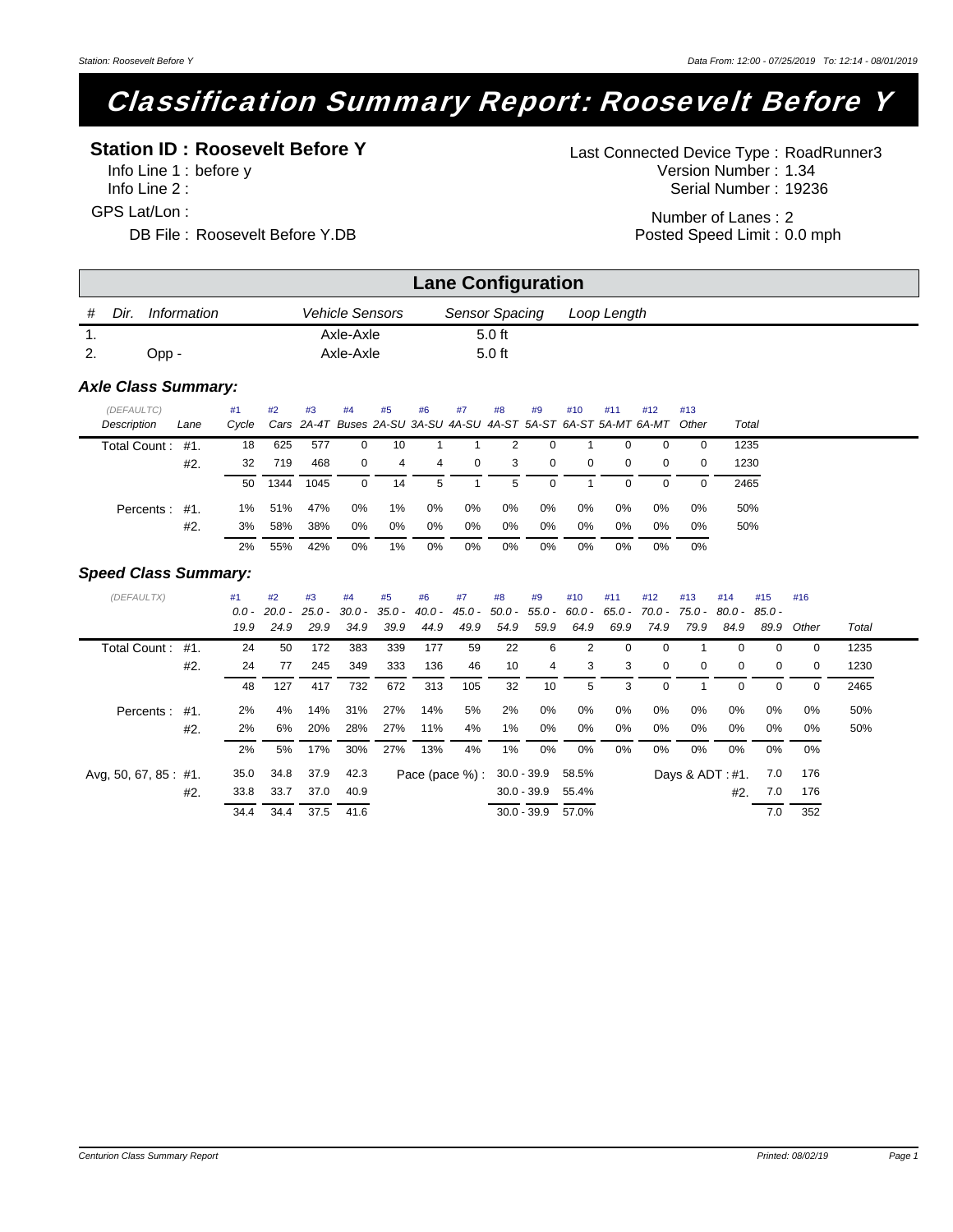

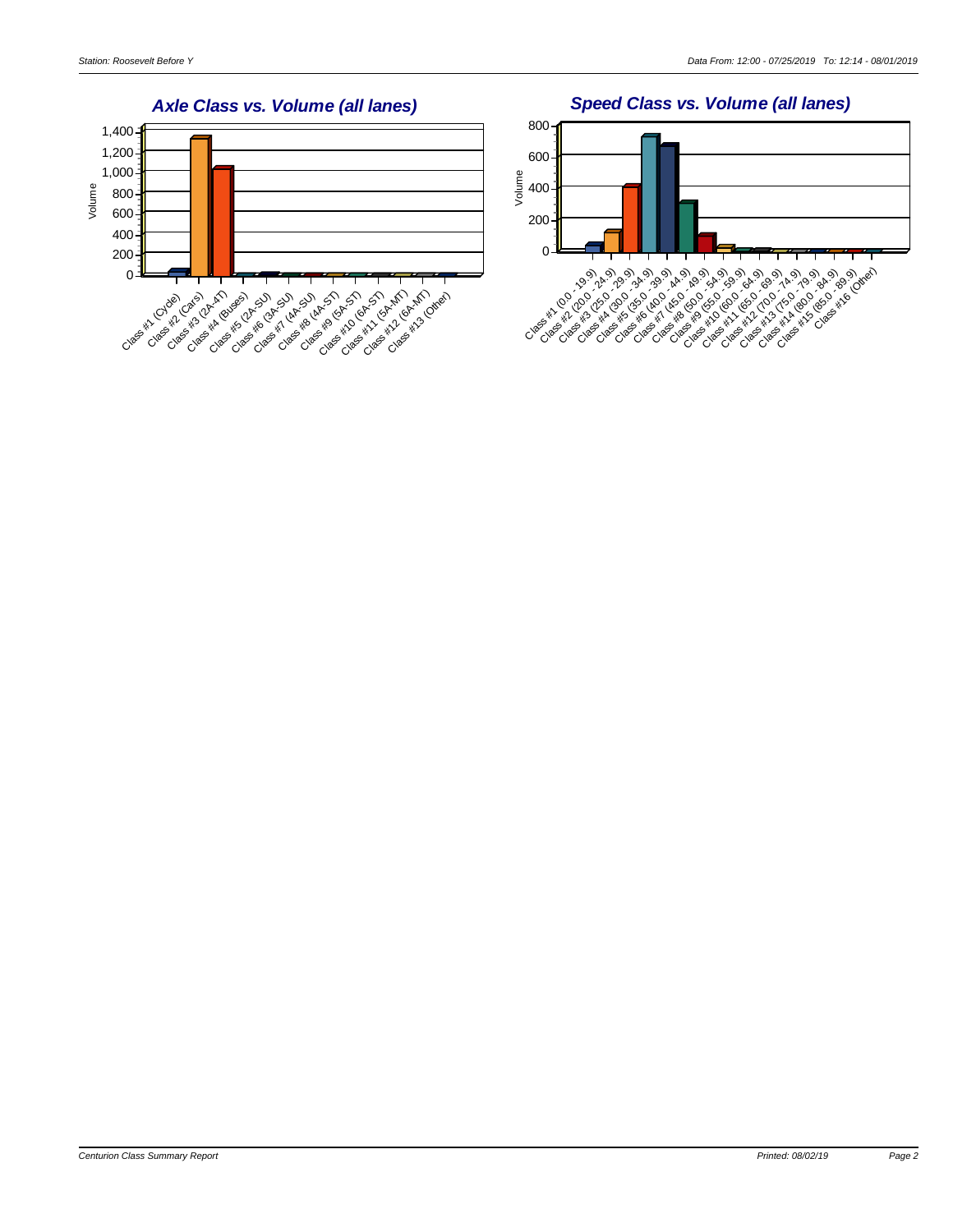# Volume Summary Report: Roosevelt after y

### **Station ID : Roosevelt after y**

Info Line 1 : 5 ft space Info Line 2 : GPS Lat/Lon :

DB File : Roosevelt after y.DB

Serial Number: 19239 Version Number: 1.34 Last Connected Device Type : RoadRunner3

> Number of Lanes : 2 Posted Speed Limit: 0.0 mph

|                      |              |             |          |          |                |          |    |                                                                                                                         |    |    |    |              | <b>Lane Configuration</b> |    |             |    |      |         |           |      |    |    |                                         |          |          |       |
|----------------------|--------------|-------------|----------|----------|----------------|----------|----|-------------------------------------------------------------------------------------------------------------------------|----|----|----|--------------|---------------------------|----|-------------|----|------|---------|-----------|------|----|----|-----------------------------------------|----------|----------|-------|
| #                    | Dir.         | Information |          |          |                |          |    | Volume Mode                                                                                                             |    |    |    |              | <b>Volume Sensors</b>     |    | Divide $/2$ |    |      | Comment |           |      |    |    |                                         |          |          |       |
| $\mathbf{1}$ .<br>2. |              | Opp -       |          |          |                |          |    | Normal<br>Normal                                                                                                        |    |    |    | Veh.<br>Veh. |                           |    | No.<br>No   |    |      |         |           |      |    |    |                                         |          |          |       |
| Total Count:         |              |             |          |          |                |          |    | 0000 0100 0200 0300 0400 0500 0600 0700 0800 0900 1000 1100 1200 1300 1400 1500                                         |    |    |    |              |                           |    |             |    |      |         |           |      |    |    | 1600 1700 1800 1900 2000 2100 2200 2300 |          |          | Total |
|                      | Lane $#1$    | 3           | $\Omega$ |          |                |          | 29 | 39                                                                                                                      | 12 | 36 | 27 | 24           | 25                        | 29 | 29          | 36 | 14   | 25      | 25        | 11   |    | 12 | 5                                       | 2        | $\Omega$ | 392   |
|                      | Lane #2      | 4           | 0        |          |                | 0        | 4  | 4                                                                                                                       | 6  | 9  | 12 | 20           | 27                        | 28 | 32          | 28 | 29   | 27      | 47        | 29   | 31 | 26 | 11                                      |          | 3        | 386   |
|                      | <b>TOTAL</b> | 7           |          |          | $\overline{2}$ |          | 33 | 43                                                                                                                      | 18 | 45 | 39 | 44           | 52                        | 57 | 61          | 64 | 43   | 52      | 72        | 40   | 38 | 38 | 16                                      | 9        | 3        | 778   |
| Percents:            |              |             |          |          |                |          |    | 0000 0100 0200 0300 0400 0500 0600 0700 0800 0900 1000 1100 1200 1300 1400 1500 1600 1700 1800 1900 2000 2100 2200 2300 |    |    |    |              |                           |    |             |    |      |         |           |      |    |    |                                         |          |          |       |
|                      | Lane $#1$    | 1%          | 0%       | 0%       | 0%             | 0%       | 7% | 10%                                                                                                                     | 3% | 9% | 7% | 6%           | 6%                        | 7% | 7%          | 9% | 4%   | 6%      | 6%        | 3%   | 2% | 3% | 1%                                      | 1%       | 0%       |       |
|                      | Lane #2      | 1%          | 0%       | 0%       | 0%             | 0%       | 1% | $1\%$                                                                                                                   | 2% | 2% | 3% | 5%           | 7%                        | 7% | 8%          | 7% | 8%   | 7%      | 12%       | 8%   | 8% | 7% | 3%                                      | 2%       | 1%       |       |
|                      | <b>TOTAL</b> | $1\%$       | 0%       | 0%       | 0%             | 0%       | 4% | 6%                                                                                                                      | 2% | 6% | 5% | 6%           | 7%                        | 7% | 8%          | 8% | 6%   | 7%      | 9%        | 5%   | 5% | 5% | 2%                                      | 1%       | 0%       |       |
| ADT:                 |              |             |          |          |                |          |    | 0000 0100 0200 0300 0400 0500 0600 0700 0800 0900 1000 1100 1200 1300 1400                                              |    |    |    |              |                           |    |             |    | 1500 |         | 1600 1700 | 1800 |    |    | 1900 2000 2100 2200 2300                |          |          | Total |
|                      | Lane #1      | $\Omega$    | U        |          | n              |          |    | 6                                                                                                                       |    | 5  |    | 3            |                           | Δ  |             | 5  | 2    |         |           |      |    |    |                                         | $\Omega$ | ŋ        | 57    |
|                      | Lane #2      |             | 0        | 0        | $\Omega$       | $\Omega$ |    |                                                                                                                         |    |    |    | 3            | 4                         | 4  | 5           | 4  | 4    |         |           |      |    |    | 2                                       |          | $\Omega$ | 57    |
|                      | <b>TOTAL</b> |             | $\Omega$ | $\Omega$ | $\Omega$       | $\Omega$ | 5  | 7                                                                                                                       | 3  | 6  | 6  | 6            | 8                         | 8  | 9           | 9  | 6    | 8       | 11        | 6    | 5  | 6  | 3                                       |          | $\Omega$ | 114   |

|            | Sun | Mon | Tue | Wed | Thu | Fri | Sat |                    | Total | Percent |
|------------|-----|-----|-----|-----|-----|-----|-----|--------------------|-------|---------|
| DW Totals: | 77  | 123 | 133 | 101 | 126 | 129 | 89  | Weekday (Mon-Fri): | 612   | 79%     |
| # Days :   | 1.0 | 1.0 | 1.0 | 1.0 | 1.0 | 1.0 | 1.0 | $ADT$ :            | 123   |         |
| $ADT$ :    | 77  | 123 | 133 | 101 | 127 | 129 | 89  | Weekend (Sat-Sun): | 166   | 21%     |
| Percent:   | 10% | 16% | 17% | 13% | 16% | 17% | 11% | $ADT$ :            | 83    |         |

*ALL LANES*



### *ADT Volume vs. Time (all lanes combined)*

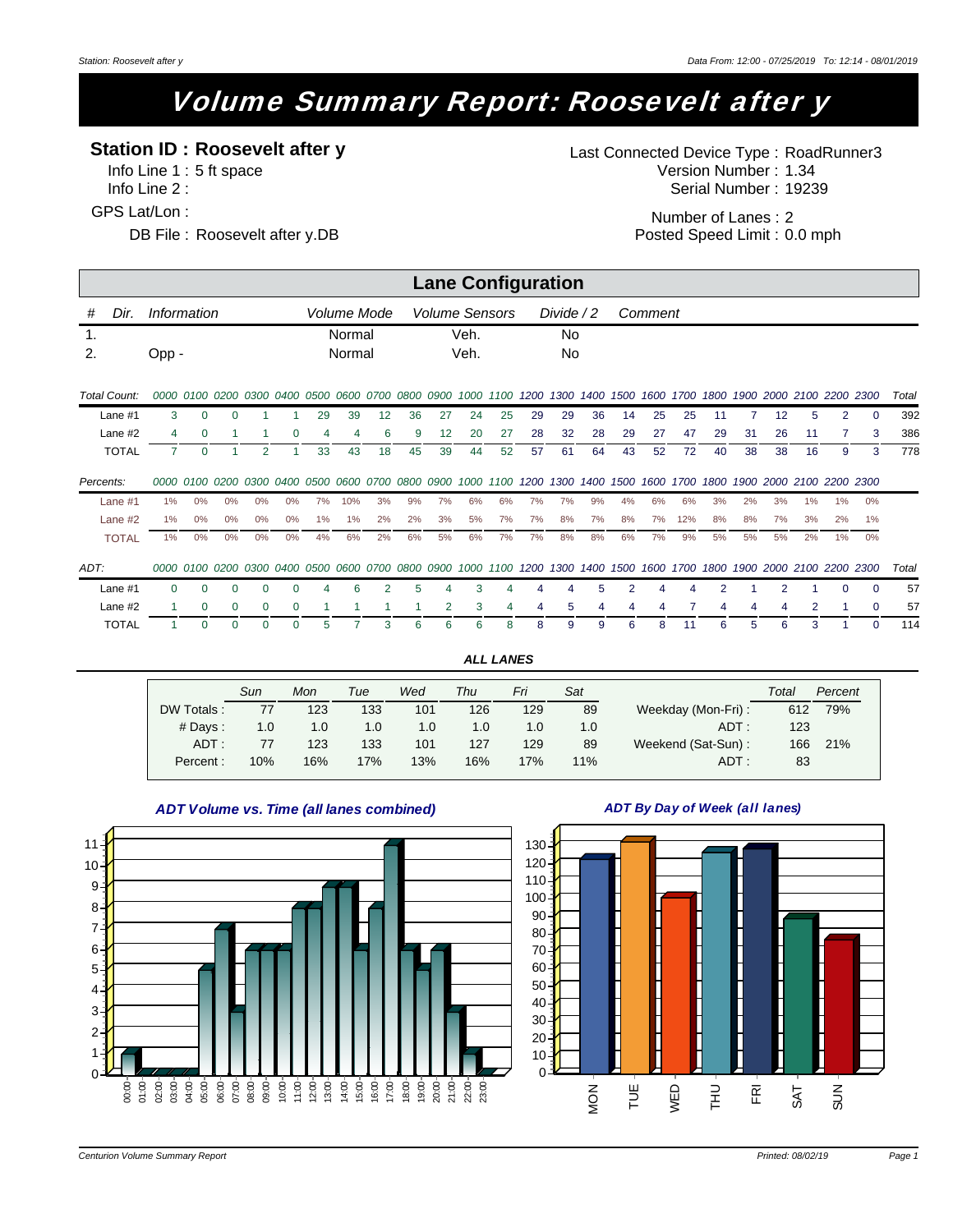# Classification Summary Report: Roosevelt after y

### **Station ID : Roosevelt after y**

Info Line 1 : 5 ft space Info Line 2 : GPS Lat/Lon :

Serial Number: 19239 Version Number: 1.34 Last Connected Device Type : RoadRunner3

DB File : Roosevelt after y.DB

Number of Lanes : 2 Posted Speed Limit: 0.0 mph

|     |      |             |                        | <b>Lane Configuration</b> |             |  |
|-----|------|-------------|------------------------|---------------------------|-------------|--|
| #   | Dir. | Information | <b>Vehicle Sensors</b> | Sensor Spacing            | Loop Length |  |
| . . |      |             | Axle-Axle              | $5.0$ ft                  |             |  |
| 2.  |      | Opp -       | Axle-Axle              | $5.0$ ft                  |             |  |

#### *Axle Class Summary:*

| (DEFAULTC)   |      | #1    | #2  | #3  | #4       | #5    | #6 | #7          | #8             | #9       | #10      | #11      | #12                                                                    | #13      |       |  |
|--------------|------|-------|-----|-----|----------|-------|----|-------------|----------------|----------|----------|----------|------------------------------------------------------------------------|----------|-------|--|
| Description  | Lane | Cvcle |     |     |          |       |    |             |                |          |          |          | Cars 2A-4T Buses 2A-SU 3A-SU 4A-SU 4A-ST 5A-ST 6A-ST 5A-MT 6A-MT Other |          | Total |  |
| Total Count: | #1.  | 6     | 214 | 165 |          |       |    | $\Omega$    | 0              | 0        | $\Omega$ | 2        |                                                                        |          | 390   |  |
|              | #2.  | 9     | 213 | 162 | $\Omega$ |       | 1. | $\mathbf 0$ | $\overline{0}$ | $\Omega$ | $\Omega$ | $\Omega$ | $\Omega$                                                               | $\Omega$ | 386   |  |
|              |      | 15    | 427 | 327 |          | 2     | 2  | $\Omega$    | $\Omega$       | $\Omega$ | $\Omega$ | 2        |                                                                        |          | 776   |  |
| Percents:    | #1.  | 2%    | 55% | 42% | $0\%$    | 0%    | 0% | 0%          | 0%             | 0%       | 0%       | 1%       | $0\%$                                                                  | 0%       | 50%   |  |
|              | #2.  | $2\%$ | 55% | 42% | 0%       | 0%    | 0% | 0%          | 0%             | 0%       | 0%       | 0%       | 0%                                                                     | 0%       | 50%   |  |
|              |      | 2%    | 55% | 42% | 0%       | $0\%$ | 0% | 0%          | 0%             | 0%       | $0\%$    | 0%       | 0%                                                                     | 0%       |       |  |

| (DEFAULTX)            | #1<br>$0.0 -$ | #2   | #3<br>$20.0 - 25.0 - 30.0 -$ | #4   | #5<br>35.0 - 40.0 - 45.0 - | #6       | #7       | #8                               | #9            | #10      | #11<br>$50.0 - 55.0 - 60.0 - 65.0 - 70.0 - 75.0 - 80.0 - 85.0 -$ | #12      | #13                 | #14      | #15      | #16      |       |
|-----------------------|---------------|------|------------------------------|------|----------------------------|----------|----------|----------------------------------|---------------|----------|------------------------------------------------------------------|----------|---------------------|----------|----------|----------|-------|
|                       | 19.9          | 24.9 | 29.9                         | 34.9 | 39.9                       | 44.9     | 49.9     | 54.9                             | 59.9          | 64.9     | 69.9                                                             | 74.9     | 79.9                | 84.9     | 89.9     | Other    | Total |
| Total Count: #1.      | 78            | 171  | 110                          | 30   | $\Omega$                   | $\Omega$ | $\Omega$ | $\Omega$                         |               | $\Omega$ | $\Omega$                                                         | $\Omega$ | $\Omega$            | $\Omega$ | $\Omega$ | $\Omega$ | 390   |
| #2.                   | 62            | 135  | 156                          | 30   | 2                          | 0        |          | $\mathbf 0$                      | 0             | $\Omega$ | $\overline{0}$                                                   | 0        | $\Omega$            | $\Omega$ | 0        | $\Omega$ | 386   |
|                       | 140           | 306  | 266                          | 60   | 2                          | 0        |          | $\Omega$                         |               | 0        | $\Omega$                                                         | $\Omega$ | $\Omega$            | $\Omega$ | $\Omega$ | $\Omega$ | 776   |
| Percents:<br>#1.      | 20%           | 44%  | 28%                          | 8%   | 0%                         | 0%       | 0%       | 0%                               | 0%            | 0%       | 0%                                                               | 0%       | 0%                  | 0%       | 0%       | 0%       | 50%   |
| #2.                   | 16%           | 35%  | 40%                          | 8%   | 1%                         | 0%       | 0%       | 0%                               | 0%            | 0%       | 0%                                                               | 0%       | 0%                  | 0%       | 0%       | 0%       | 50%   |
|                       | 18%           | 39%  | 34%                          | 8%   | 0%                         | 0%       | $0\%$    | 0%                               | 0%            | 0%       | 0%                                                               | 0%       | $0\%$               | 0%       | 0%       | 0%       |       |
| Avg, 50, 67, 85 : #1. | 22.2          | 23.3 | 25.8                         | 28.3 |                            |          |          | Pace (pace %): 20.1 - 30.0 72.1% |               |          |                                                                  |          | Days & $ADT : #1$ . |          | 7.0      | 56       |       |
| #2.                   | 23.4          | 24.7 | 27.0                         | 29.1 |                            |          |          |                                  | $20.1 - 30.0$ | 75.4%    |                                                                  |          |                     | #2.      | 7.0      | 55       |       |
|                       | 22.8          | 24.0 | 26.6                         | 28.9 |                            |          |          |                                  | $20.1 - 30.0$ | 73.7%    |                                                                  |          |                     |          | 7.0      | 111      |       |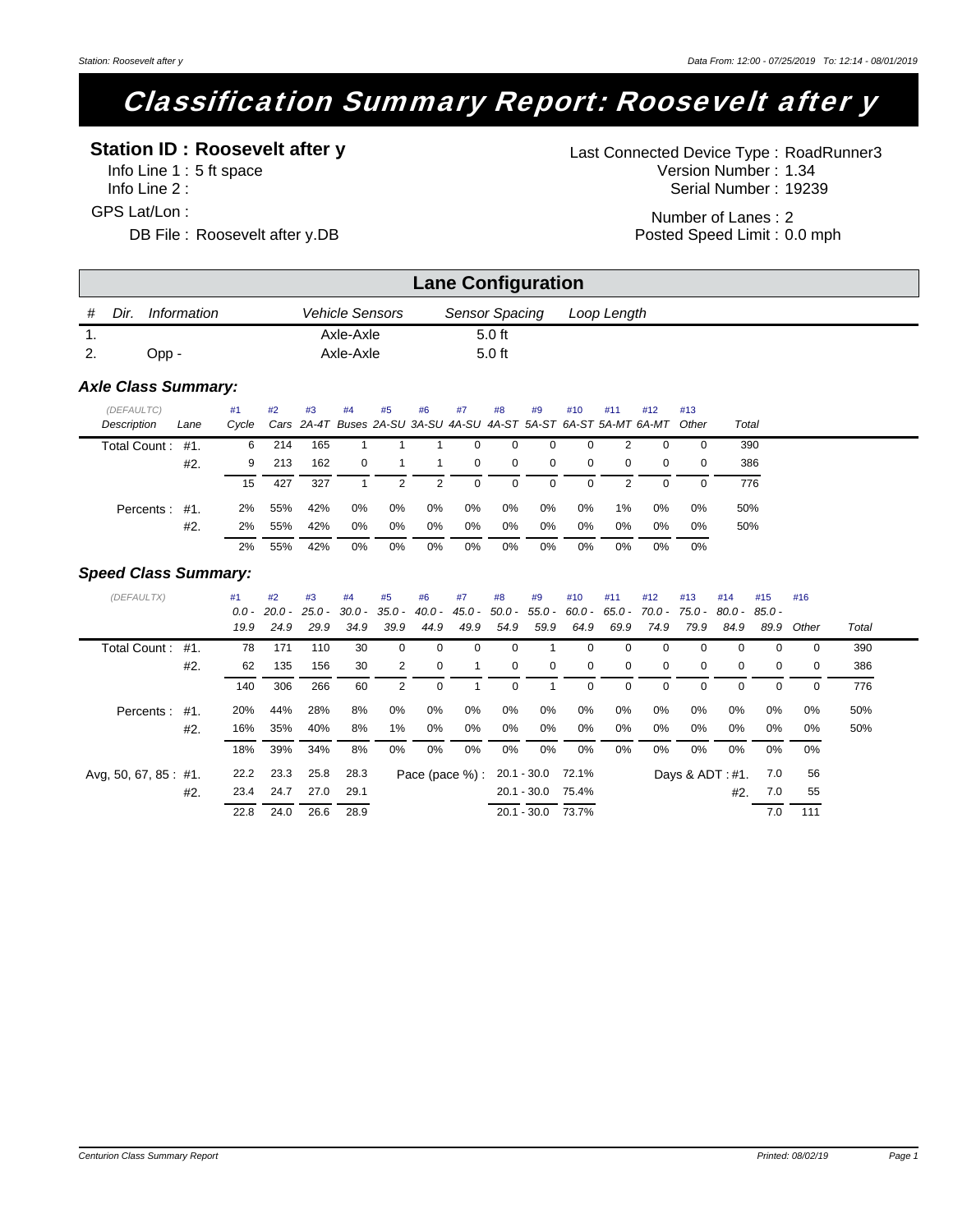*Speed Class vs. Volume (all lanes)*

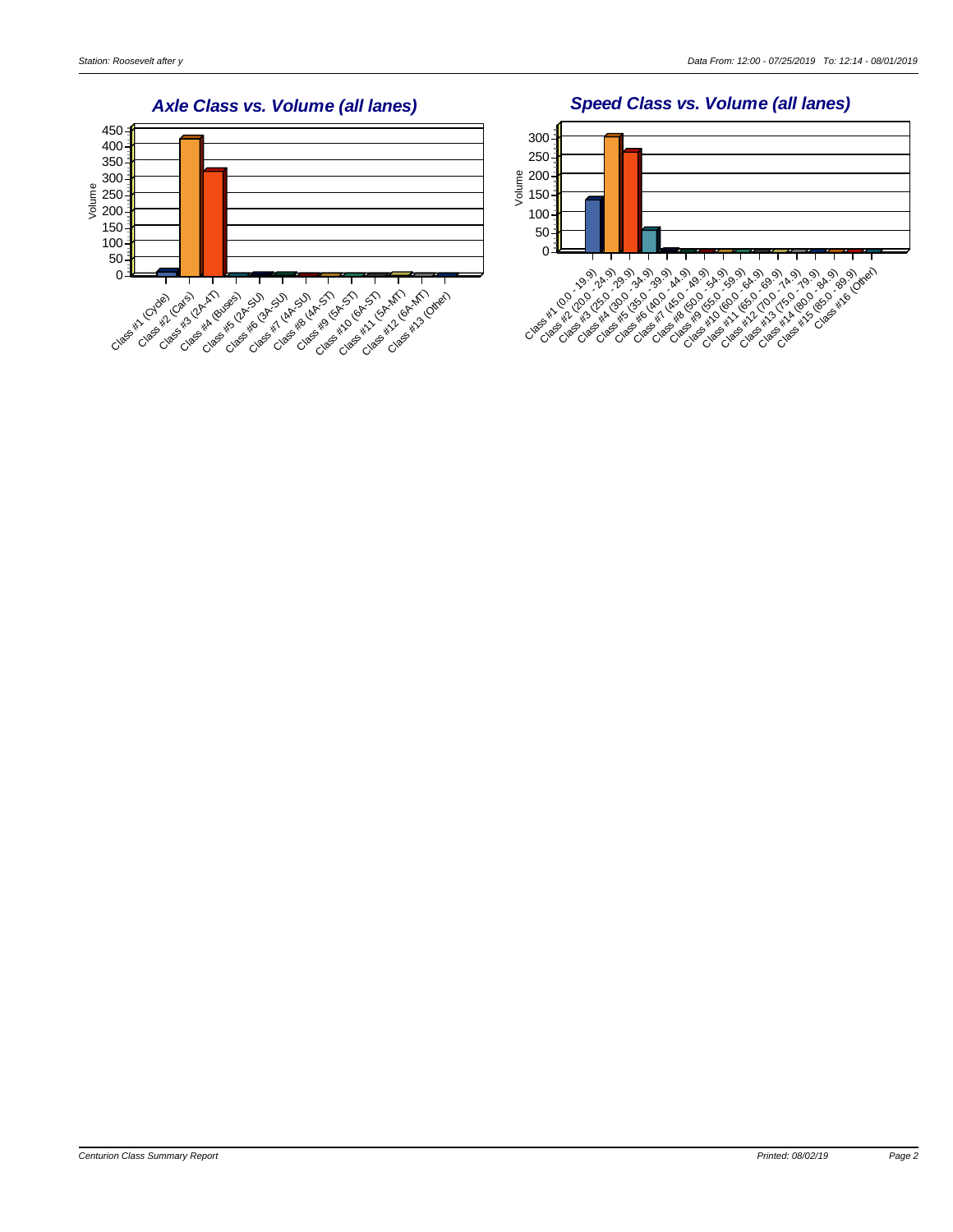# Volume Summary Report: Roosevelt Top

**Station ID : Roosevelt Top**

Info Line 1 : top Info Line 2 : GPS Lat/Lon :

DB File : Roosevelt Top.DB

Serial Number: 19238 Version Number: 1.34 Last Connected Device Type : RoadRunner3

> Number of Lanes : 2 Posted Speed Limit: 0.0 mph

|              |                       |          |              |          |                  |    |                                   |                                                                                                                         |          |       |                | <b>Lane Configuration</b> |     |            |     |                |           |    |    |     |          |          |          |                                         |       |
|--------------|-----------------------|----------|--------------|----------|------------------|----|-----------------------------------|-------------------------------------------------------------------------------------------------------------------------|----------|-------|----------------|---------------------------|-----|------------|-----|----------------|-----------|----|----|-----|----------|----------|----------|-----------------------------------------|-------|
| Dir.<br>#    | Information           |          |              |          |                  |    |                                   | <i><b>Volume Mode</b></i>                                                                                               |          |       |                | <b>Volume Sensors</b>     |     | Divide / 2 |     |                | Comment   |    |    |     |          |          |          |                                         |       |
| 1.<br>2.     | Opp -                 |          |              |          |                  |    | <b>Directional</b><br>Directional |                                                                                                                         |          |       | Axle<br>Axle   |                           |     | Yes<br>Yes |     |                |           |    |    |     |          |          |          |                                         |       |
| Total Count: |                       |          |              |          |                  |    |                                   | 0000 0100 0200 0300 0400 0500 0600 0700 0800 0900 1000 1100 1200 1300 1400 1500                                         |          |       |                |                           |     |            |     |                | 1600 1700 |    |    |     |          |          |          | 1800 1900 2000 2100 2200 2300           | Total |
| Lane #1      |                       | $\Omega$ |              |          |                  |    | 6                                 |                                                                                                                         | 3        | 2     | $\overline{2}$ |                           | 4   | 11         | 11  | $\overline{2}$ | 5         | 3  | 6  | 2   | 3        | 3        |          | $\Omega$                                | 81    |
| Lane #2      |                       | $\Omega$ |              | $\Omega$ | $\Omega$         | 4  | 4                                 |                                                                                                                         |          |       | 8              | 5                         | 9   | 8          | 10  | 3              | 4         | 4  | 6  | 9   | 2        | 3        | $\Omega$ | 0                                       | 84    |
| <b>TOTAL</b> | 2                     |          |              |          | $\Omega$         | 11 | 10                                | 2                                                                                                                       | 4        | 3     | 10             | 12                        | 13  | 19         | 21  | 5              | 9         |    | 12 | 11  | 5        | 6        |          | $\Omega$                                | 165   |
| Percents:    |                       |          |              |          |                  |    |                                   | 0000 0100 0200 0300 0400 0500 0600 0700 0800 0900 1000 1100 1200 1300 1400 1500 1600 1700 1800 1900 2000 2100 2200 2300 |          |       |                |                           |     |            |     |                |           |    |    |     |          |          |          |                                         |       |
| Lane #1      | 1%                    | 0%       | 0%           | 1%       | 0%               | 9% | 7%                                | 1%                                                                                                                      | 4%       | 2%    | 2%             | 9%                        | 5%  | 14%        | 14% | 2%             | 6%        | 4% | 7% | 2%  | 4%       | 4%       | 1%       | 0%                                      |       |
| Lane $#2$    | 1%                    | 0%       | 1%           | 0%       | 0%               | 5% | 5%                                | 1%                                                                                                                      | 1%       | $1\%$ | 10%            | 6%                        | 11% | 10%        | 12% | 4%             | 5%        | 5% | 7% | 11% | 2%       | 4%       | 0%       | 0%                                      |       |
| <b>TOTAL</b> | 1%                    | 0%       | 1%           | 1%       | 0%               | 7% | 6%                                | 1%                                                                                                                      | 2%       | 2%    | 6%             | 7%                        | 8%  | 12%        | 13% | 3%             | 5%        | 4% | 7% | 7%  | 3%       | 4%       | $1\%$    | 0%                                      |       |
| ADT:         | <i>0000 0100 0200</i> |          |              |          | <i>0300 0400</i> |    |                                   | 0500 0600 0700 0800 0900 1000 1100 1200 1300 1400                                                                       |          |       |                |                           |     |            |     | 1500           |           |    |    |     |          |          |          | 1600 1700 1800 1900 2000 2100 2200 2300 | Total |
| Lane #1      | $\Omega$              | ∩        |              | ∩        |                  |    |                                   |                                                                                                                         |          |       |                |                           |     |            | 2   | n              |           |    |    |     |          | 0        | $\Omega$ | n                                       | 10    |
| Lane #2      | $\Omega$              | 0        |              | $\Omega$ | 0                |    |                                   | 0                                                                                                                       | $\Omega$ |       |                |                           |     |            |     | O              |           |    |    |     |          | 0        | $\Omega$ | 0                                       | 11    |
| <b>TOTAL</b> | $\Omega$              | $\Omega$ | <sup>n</sup> | $\Omega$ | $\Omega$         | 2  | 2                                 | 0                                                                                                                       | $\Omega$ |       |                | 2                         | 2   | 3          | 3   | $\Omega$       | 2         |    |    |     | $\Omega$ | $\Omega$ | $\Omega$ | $\Omega$                                | 21    |

|            | Sun | Mon | Tue | Wed | Thu | Fri | Sat |                    | Total | Percent |
|------------|-----|-----|-----|-----|-----|-----|-----|--------------------|-------|---------|
| DW Totals: |     | 26  | 28  | 14  | 27  | 27  | 26  | Weekday (Mon-Fri): | 122   | 74%     |
| # Days:    | 1.0 | 1.0 | 1.0 | 1.0 | 1.0 | 1.0 | 1.0 | $ADT$ :            | 24    |         |
| $ADT$ :    | 17  | 26  | 28  | 14  | 27  | 27  | 26  | Weekend (Sat-Sun): | 43    | 26%     |
| Percent:   | 10% | 16% | 17% | 8%  | 16% | 16% | 16% | $ADT$ :            | 22    |         |

*ALL LANES*



*ADT Volume vs. Time (all lanes combined)*

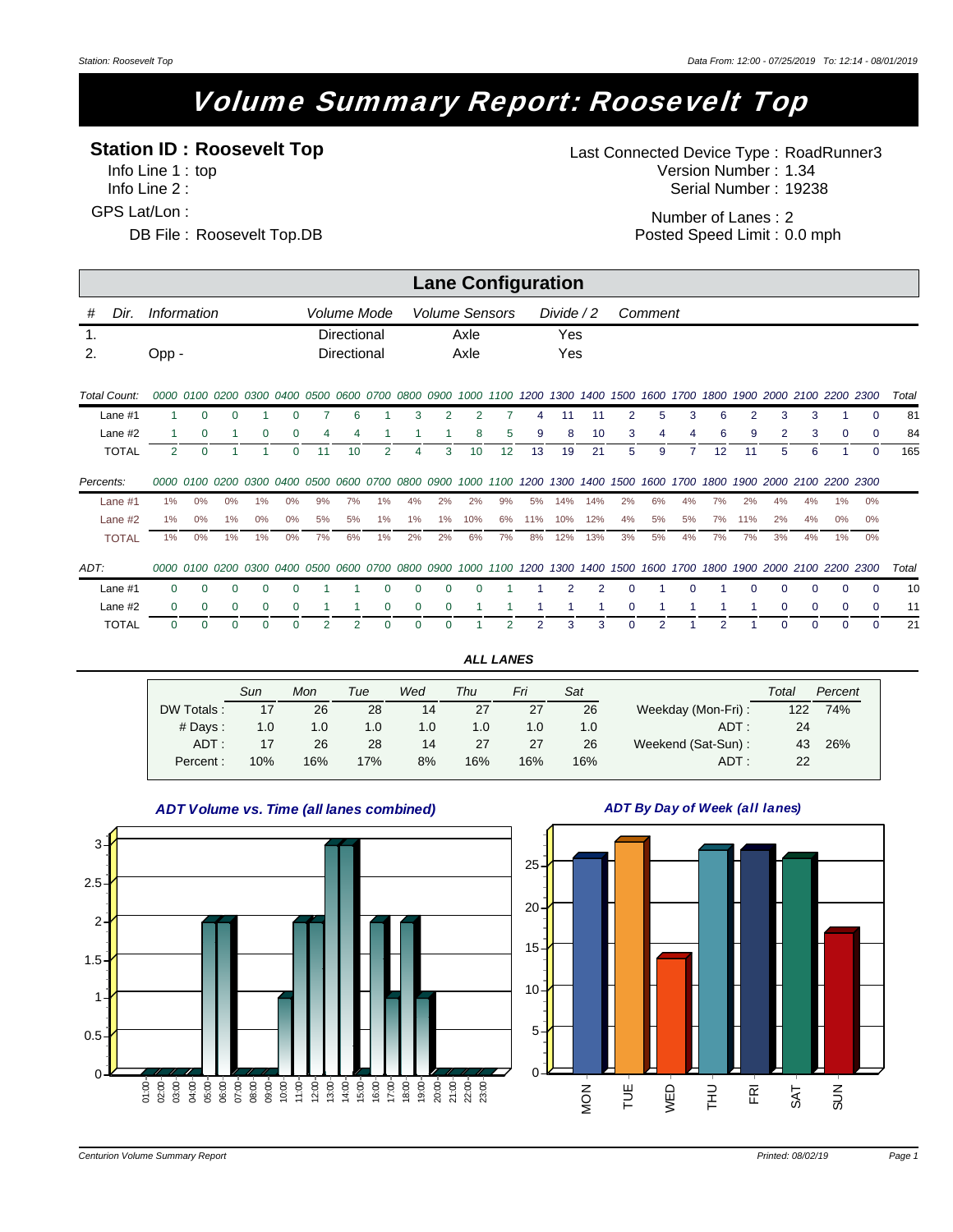# Classification Summary Report: Roosevelt Top

### **Station ID : Roosevelt Top**

Info Line 1 : top Info Line 2 : GPS Lat/Lon :

DB File : Roosevelt Top.DB

Serial Number: 19238 Version Number: 1.34 Last Connected Device Type : RoadRunner3

> Number of Lanes : 2 Posted Speed Limit: 0.0 mph

|     |       |             |                        | <b>Lane Configuration</b> |             |
|-----|-------|-------------|------------------------|---------------------------|-------------|
|     | Dir.  | Information | <b>Vehicle Sensors</b> | <b>Sensor Spacing</b>     | Loop Length |
| . . |       |             | Axle-Axle              | $5.0$ ft                  |             |
| 2.  | Opp - |             | Axle-Axle              | $5.0$ ft                  |             |

#### *Axle Class Summary:*

| (DEFAULTC)<br>Description | Lane | #1<br>Cvcle | #2  | #3  | #4             | #5 | #6             | #7          | #8       | #9       | #10      | #11      | #12<br>Cars 2A-4T Buses 2A-SU 3A-SU 4A-SU 4A-ST 5A-ST 6A-ST 5A-MT 6A-MT Other | #13      | Total |
|---------------------------|------|-------------|-----|-----|----------------|----|----------------|-------------|----------|----------|----------|----------|-------------------------------------------------------------------------------|----------|-------|
| Total Count: #1.          |      |             | 50  | 26  | $\overline{0}$ | 3  | 0              | 0           | $\Omega$ |          | $\Omega$ | 0        | 0                                                                             |          | 80    |
|                           | #2.  | 5.          | 53  | 25  | $\Omega$       |    | $\overline{0}$ | $\mathbf 0$ | $\Omega$ | $\Omega$ | $\Omega$ | $\Omega$ | $\Omega$                                                                      | $\Omega$ | 84    |
|                           |      | 6           | 103 | 51  | $\Omega$       | 4  | $\Omega$       | $\Omega$    | $\Omega$ | 0        | 0        | 0        |                                                                               |          | 164   |
| Percents: #1.             |      | 1%          | 63% | 33% | 0%             | 4% | 0%             | 0%          | 0%       | 0%       | 0%       | 0%       | 0%                                                                            | 0%       | 49%   |
|                           | #2.  | 6%          | 63% | 30% | 0%             | 1% | 0%             | 0%          | 0%       | 0%       | 0%       | 0%       | 0%                                                                            | 0%       | 51%   |
|                           |      | 4%          | 63% | 31% | 0%             | 2% | $0\%$          | 0%          | 0%       | 0%       | $0\%$    | $0\%$    | 0%                                                                            | 0%       |       |

| (DEFAULTX)            |     | #1<br>$0.0 -$ | #2<br>$20.0 -$ | #3<br>25.0 - | #4<br>30.0 - | #5          | #6<br>$35.0 - 40.0 -$ | #7             | #8<br>45.0 - 50.0 - | #9                 | #10         | #11<br>$55.0 - 60.0 - 65.0 - 70.0 -$ | #12  | #13<br>75.0 -       | #14<br>$80.0 - 85.0 -$ | #15         | #16      |       |
|-----------------------|-----|---------------|----------------|--------------|--------------|-------------|-----------------------|----------------|---------------------|--------------------|-------------|--------------------------------------|------|---------------------|------------------------|-------------|----------|-------|
|                       |     | 19.9          | 24.9           | 29.9         | 34.9         | 39.9        | 44.9                  | 49.9           | 54.9                | 59.9               | 64.9        | 69.9                                 | 74.9 | 79.9                | 84.9                   | 89.9        | Other    | Total |
| Total Count: #1.      |     | 68            | 9              | 3            | $\Omega$     | 0           | 0                     | $\Omega$       | $\Omega$            | 0                  | $\Omega$    | $\Omega$                             | 0    | $\Omega$            | $\Omega$               | $\Omega$    | $\Omega$ | 80    |
|                       | #2. | 55            | 28             | $\Omega$     |              | $\mathbf 0$ | 0                     | $\mathbf 0$    | $\mathbf{0}$        | 0                  | $\mathbf 0$ | $\mathbf 0$                          | 0    | 0                   | $\Omega$               | $\mathbf 0$ | 0        | 84    |
|                       |     | 123           | 37             | 3            |              | $\Omega$    | 0                     | 0              | 0                   | 0                  | 0           | $\Omega$                             | 0    | $\Omega$            |                        | $\Omega$    | 0        | 164   |
| Percents:             | #1. | 85%           | 11%            | 4%           | 0%           | 0%          | 0%                    | 0%             | 0%                  | 0%                 | 0%          | 0%                                   | 0%   | 0%                  | 0%                     | 0%          | 0%       | 49%   |
|                       | #2. | 65%           | 33%            | $0\%$        | $1\%$        | 0%          | 0%                    | 0%             | 0%                  | 0%                 | 0%          | 0%                                   | 0%   | 0%                  | 0%                     | 0%          | 0%       | 51%   |
|                       |     | 75%           | 23%            | 2%           | $1\%$        | 0%          | 0%                    | 0%             | 0%                  | 0%                 | 0%          | 0%                                   | 0%   | 0%                  | 0%                     | 0%          | 0%       |       |
| Avg, 50, 67, 85 : #1. |     | 12.1          | 10.4           |              | 11.2 12.2    |             |                       | Pace (pace %): |                     | 8.0 - 17.9         | 85.0%       |                                      |      | Days & $ADT : #1$ . |                        | 7.0         | 11       |       |
|                       | #2. | 14.4          | 10.9           | 21.7         | 22.7         |             |                       |                |                     | $8.3 - 18.2$ 65.5% |             |                                      |      |                     | #2.                    | 7.0         | 12       |       |
|                       |     | 13.2          | 11.3           | 13.0         | 22.4         |             |                       |                |                     | $6.2 - 16.1$       | 75.0%       |                                      |      |                     |                        | 7.0         | 23       |       |